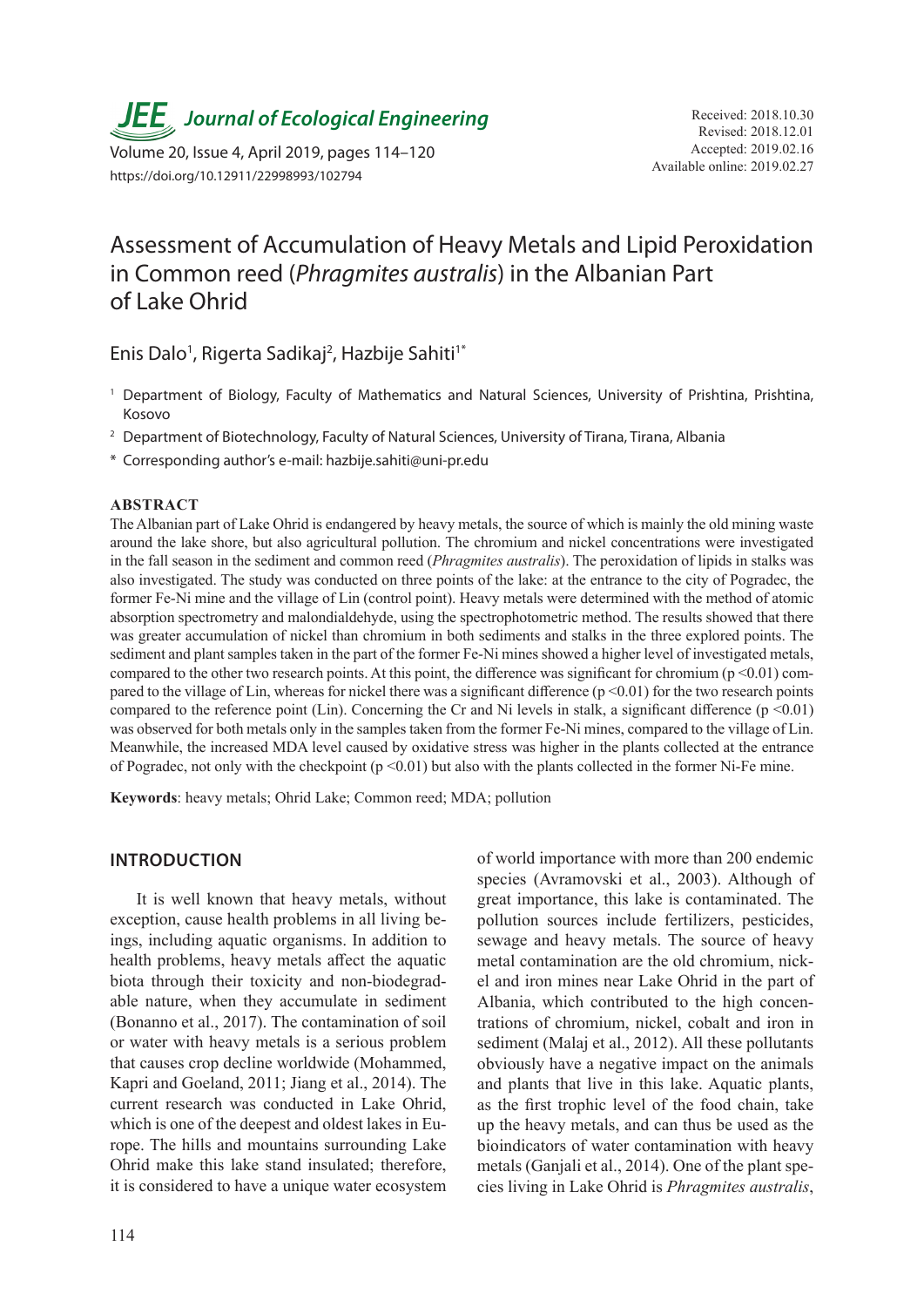which is a common annual freshwater marsh plant that has importance for environmental pollution because of its ability to absorb the chemical contaminants like heavy metals, in soil or water. (Albrecht and Wilke, 2008; Kumar P. et al., 1995; Hunt AJ. et al., 2014). Due to this ability, *Phragmites australis* has a potential to be used in artificial floating wetlands for the removal of heavy metals (Huang X. et al., 2017). Chromium, especially the hexavalent chromium may have toxic effects on plant, because of its mobility. In addition to its adverse effects on the growth of roots, stalk and leaves, it has harmful effects on some physiological processes such as photosynthesis, water relations, and mineral nutrition of plants. (Shanker et al., 2005). Nickel, which in nature is mainly found in the form of bivalent ions, is obtained from plant roots with passive diffusion and active transport. Although Ni represents an essential micronutrient for normal plant growth and development, high levels above the allowed limit may adversely affect the functioning of some cell components (Yusuf et al., 2011). Nickel is a component of urease that is essential for the metabolism of nitrogen in high plants. The plants that can accumulate nickel in shoots up to 100 mg kg-1 are known as hyperaccumulators (Bhalerao et al., 2015). Some of the nickel effects in plants include inhibition of photosynthesis, necrosis and chlorosis, redness in germination, alteration of enzymatic activities etc. (Sachan and Lal, 2017).

One of the adverse effects of heavy metals in plants is the production of reactive oxygen species (ROS) which is known as oxidative stress process that causes changes in the structure and function of their cells. Oxidative damages caused by oxidative stress on plants can be measured through the molecules that are formed after the ROS reaction with certain cellular structures and one of these reactions is lipid peroxidation. Malondialdehyde (MDA) constitutes a marker for lipid peroxidation, and protein carbonyl content corresponds to the protein oxidation. In addition to the breakdown of the constituent components of the cell structure, they simultaneously act as an important secondary messenger for inducing a plant defense system (Sytar et al., 2013; Fryzova et al., 2018). The purpose of this research was to assess the environmental pollution in the Albanian part of Lake Ohrid through the accumulation of two metals: chromium and nickel in sediments and plants. Moreover, through the determination of malondialdehyde as a bioindicator of lipid peroxidation

enabled to evaluate the oxidative stress of the plant and ascertain what concentrations of metals have influence on increasing the oxidative stress.

#### **MATERIAL AND METHODS**

#### **Study area**

The research was conducted in Ohrid Lake, which is one of the oldest lakes in the world, located in Balkan Peninsula (Popovska and Bonacci 2007). Lake Ohrid is a transboundary lake shared between the Former Yugoslav Republic of Macedonia (FYROM) and the Republic of Albania (Fig. 1). The lake is located at 693.5 m above sea level and has a maximum length of 30.4 km (N-S), a maximum width of 14.7 km (W-E), surface area of 358 km<sup>2</sup>, and a tub-shaped bathymetry with a maximum water depth of 293 m, a mean water depth of ∼151 m, and a total volume of 50.7 km<sup>3</sup> (Wagner et al., 2017). Despite the fact that the Lake Ohrid is under the influence of the anthropogenic factor, this lake is still considered as an oligotrophic lake with high amounts of dissolved oxygen in the deep waters (Matzinger et al., 2007). Another special characteristic of this ecosystem is high biodiversity and extremely high endemicity rates, Ohrid Lake hosts various endemic species from the entire food chain (Albrecht and Wilke, 2008; Trajanovska et al., 2014).

#### **Sampling**

The research was conducted in the autumn of 2014. The sampling was done at three points in Lake Ohrid: on the side that belongs to Albania, precisely at the entrance of Pogradec (area occupied by *Phragmites australis*), near the former Fe-Ni mine and in the village of Lin. Lin village has served as a reference point due to its distance from the mine. The samples of macrophytes were collected by hand from the shore of the lake, then the leaves were removed and only the stalks were placed in sterile glasses filled with the water taken from the lake. The prepared samples were brought to the laboratory in ice containers at a temperature of about 5°C, then part of the stalks and sediments were dried at room temperature while the rest stalk was placed at a temperature of -20°C. A total of 18 surface sediment samples (0-5 cm depth) were collected in the three sampling points. Then, the samples were put in sterile plastic glass.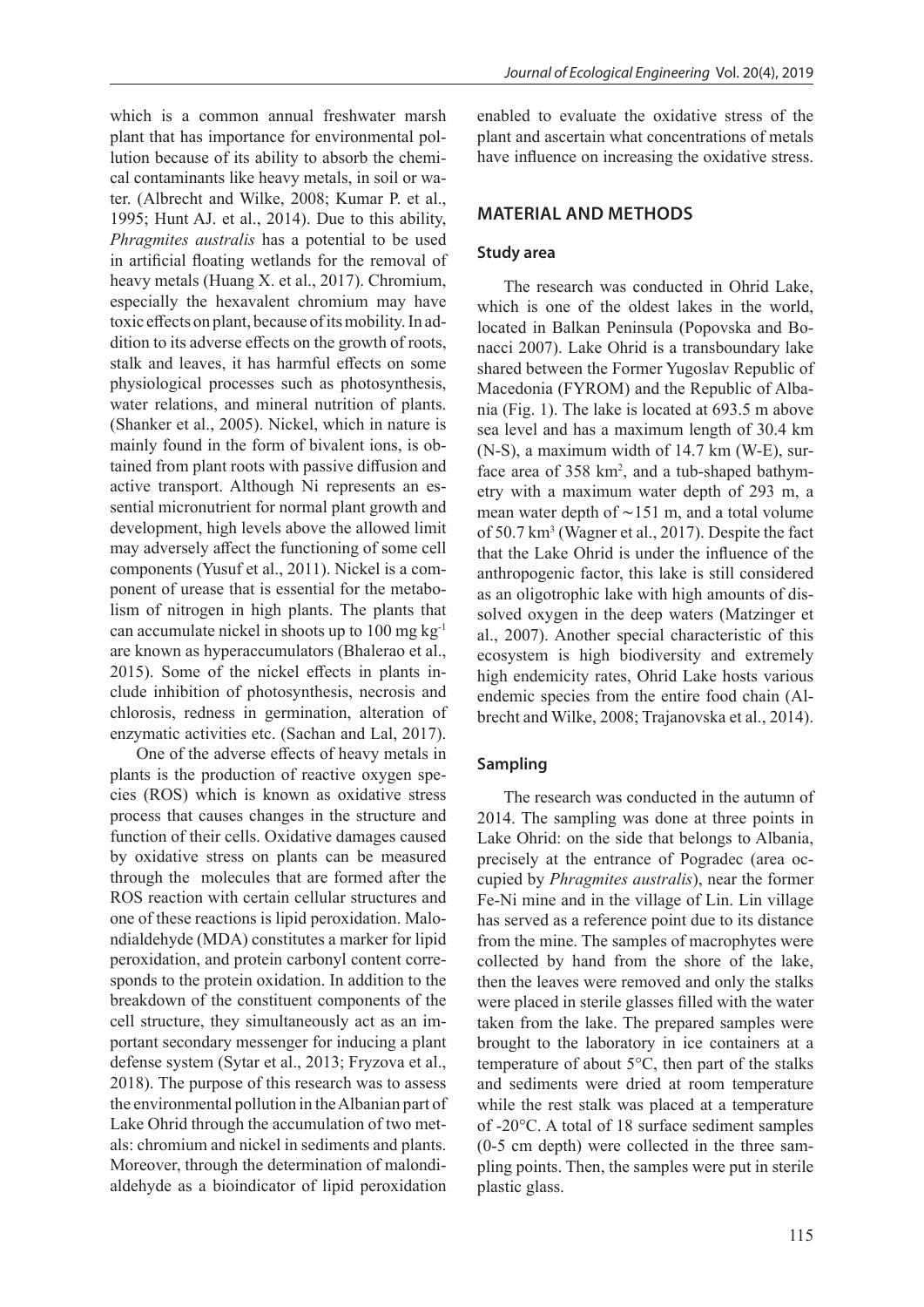

**Figure 1**. Map of Lake Ohrid (https://www.google.com/maps/place/Lake+Ohrid)

# **Determination of physicochemical parameters**

The temperature and pH were measured at the three sampling points. The water temperature was measured with water thermometer and pH with Inolab WMW Series pH Meter.

## **Determination of heavy metals**

The heavy metals were determined with the atomic absorption spectrometry (AAS) method by means of the Perkin-Elmer 1200 B model apparatus. The samples of sediment and plant were initially dried at room temperature and then subjected to liquid mineralization. The dry materials (0.5-1 g) were diluted with 10 ml of concentrated nitric acid  $(HNO<sub>3</sub>)$  and 10 ml of concentrated hydrochloric acid (HCl) at a temperature of 400°C for about 1 hour. Then the mineralized samples were mixed with distilled water and filtered with Whatman 0.45 μm filtration paper. The filter was placed in volumetric flask with a volume of 50 ml and was leveled up to the mark with distilled water. The AAS calibration was done with a standard of 1000 ppm for each element.

## **Determination of malondialdehyde**

Malondialdehyde (MDA) was determined according to Heath and Packer 1968, with some modifications. The principle of this method is based on the reaction of MDA with thiobarbituric acid, whereby a colored complex is formed. Firstly, the frozen samples of plant stems with countermeasure 0.5 g were homogenized with 10% tricloracetic acid (TCA). Then the homogenate was centrifuged at 7000 X g for 10 minutes. One ml homogenate was mixed with two ml of 0.5% thiobarbituric acid dissolved in 10% TCA. This mixture was placed at 95°C for 45 minutes and then cooled to the room temperature. After centrifugation, the formed color was read at 532 nm in the spectrophotometer. The calculation of the MDA value was done with extinction coefficient  $1.56\times105$  M<sup>-1</sup> cm<sup>-1</sup> expressed as micromole MDA per gram of wet tissue.

#### **Data analysis**

 The bioconcentration factor (BCF), which implies the ability of the plants to absorb metals from the substrate, was calculated as the ratio of metal concentrations in plants and sediments:

*BCF = Plant* [*Metal*] / [*Metal*] *sedimen*t

## **Statistical analysis**

The differences between the points were expressed using ANOVA and a Post Hoc Tukey test. Data were expressed as means  $\pm$  standard error (SE) for each samples  $(n=6)$  for heavy metals and (n=3) for MDA. P values of  $p \le 0.01$  were considered to be significant.

## **RESULTS AND DISCUSSION**

#### **Physicochemical parameters**

Table 1 shows the values of physicochemical parameters. The temperature measurements between the three points did not show a major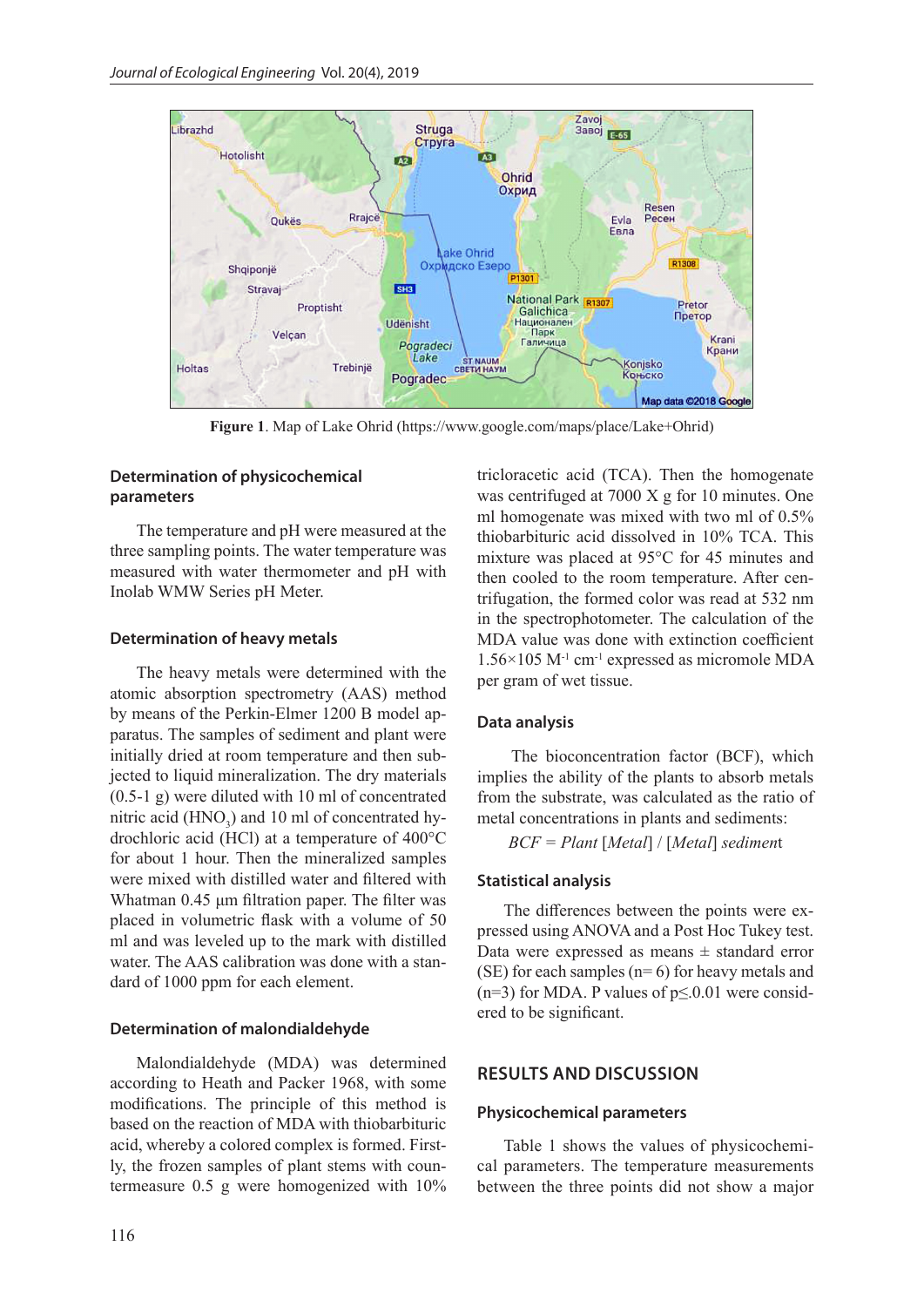change (19-19.5ºC), and the measured values are in accordance with the EU [1989] Directives (25ºC). Similarly, in the case of the pH values, there is no major difference between the measuring points and they range from 7.93 to 8.54, which are also in line with the EU Directives [1989] (5.5-8).

Lake Ohrid as one of the oldest lakes in Europe along with the Prespa and Shkodra Lakes are located along the Drini and Buna rivers. This lake, which is characterized by its endemic fauna, is endangered by pollution. The sources of this contamination are agriculture, metallurgical, chemical and mining industries (CSBL Conservation and Sustainable Use of Biodiversity at Lakes Prespa, Ohrid and Shkodra / Skadar). Moreover, the natural serpentine soils of the Pogradec district endanger the quality of water (Bani et al., 2013). Heavy metals are mainly derived from the mines that are present around the lake shore and most of them are now inoperative. These mines produced chromium, nickel, iron and coal in the past. Even today, these mines pose a risk of heavy metal pollution because their remains containing heavy metals are transferred to lakes through erosion (Avramovski et al., 2003). Once these metals enter the lake, they can be accumulated mainly in sediment, but also in water as well as aquatic plants of the lake and aquatic animals that live there. From this point of view, we have investigated the accumulation of two metals that are characteristic of the lake (chromium and nickel) on the stalk of Common reed (P. *australis*) and in the sediment taken from the three points of lake shore. The results of the current research are presented in Table 2.

Ohrid Lake is characterized by low diversity of aquatic macrophytes. They are located in four areas, i.e. Cladophora zone, Phragmites australis zone, Potamogeton zone and Chara zone (Albrecht et al., 2008). The object of current research is the *P. australis* plant that is very widespread in the shore of the Albanian part of Lake Ohrid. Through the roots, macrophytes have the ability to absorb heavy metals from contaminated sediments more than from water. (Zvolsman et al., 1993; Bonanno et al., 2009).

From the results presented in Table 2 it is seen in general that the Ni values were higher than those of Cr, both in sediments as well as in the plants of the three sampling points. The highest values of the two investigated metals (Ni and Cr) were recorded in the sediment and plants collected at the point of iron and nickel mine (Ni = 109. 90 mg kg<sup>-1</sup>, Cr = 78.33 mg kg<sup>-1</sup>,  $Ni = 8.71$  mg kg<sup>-1</sup>,  $Cr = 4.35$  mg kg<sup>-1</sup>), while the lower ones for both metals were recorded in the sediment and the plants collected at Lin (Ni = 16.96 mg kg<sup>-1</sup>, Cr = 13.88 mg kg<sup>-1</sup>,  $Ni = 3.28$  mg kg<sup>-1</sup>,  $Cr = 1.15$  mg kg<sup>-1</sup>), which was taken as the reference point, due to the low level of heavy metals in the sediment and plant samples. In a research conducted by Shehu et al. (2017) in four stations of the Albanian part of Lake Ohrid, which are in line with our three stations and the village of Lin also taken as a reference point due to the low level of heavy metals, the highest chromium values were found in the point N-E Pogradec S1, point S2 of the Tushemisht town and S3 point of the Fe-Ni mine, rather than in the eastern part of the village of Lin, point S4. The chromium values in Ohrid Lake were compared to those of the Albanian part of Prespa

**Table 1.** Physicochemical parameters of water in three sampling points of Lake Ohrid

|             |                   | ັ                   |             |
|-------------|-------------------|---------------------|-------------|
| Parameters  | Entry of Pogradec | Former Fe – Ni mine | ∟in village |
| Temperature | 19                | 19.5                | Y           |
| рH          | 8.39              | 7.93                | 8.54        |

| <b>Table 2.</b> Chromium and nickel values in sediment and in stalk of Common reed |  |
|------------------------------------------------------------------------------------|--|
| (Phragmites australis) at three sample points on the Albanian side of Lake Ohrid   |  |

| Element                                      | Entry of Pogradec                    | Former Fe-Ni mine                         | Lin village                          |
|----------------------------------------------|--------------------------------------|-------------------------------------------|--------------------------------------|
| Sediment                                     |                                      |                                           |                                      |
| $Cr$ (mg kg $^{-1}$ )<br>Ni (mg kg $^{-1}$ ) | $41.10 \pm 19.33$<br>82.78 ± 17.88** | 78.33 ± 26.73 **<br>$109.90 \pm 26.67$ ** | $13.88 \pm 5.76$<br>$16.96 \pm 7.59$ |
| <b>Stalk</b>                                 |                                      |                                           |                                      |
| $Cr$ (mg $kg^{-1}$ )<br>Ni $(mg kg-1)$       | $2.33 \pm 0.54$<br>$5.87 \pm 1.76$   | $4.35 \pm 1.50$ **<br>$8.71 \pm 2.23$ **  | $1.15 \pm 0.41$<br>$3.28 \pm 1.04$   |

(The results are presented as Mean  $\pm$  SD, significant to the reference point of Lin \*\* p <0.01 and \* p <0.05) (n = 6)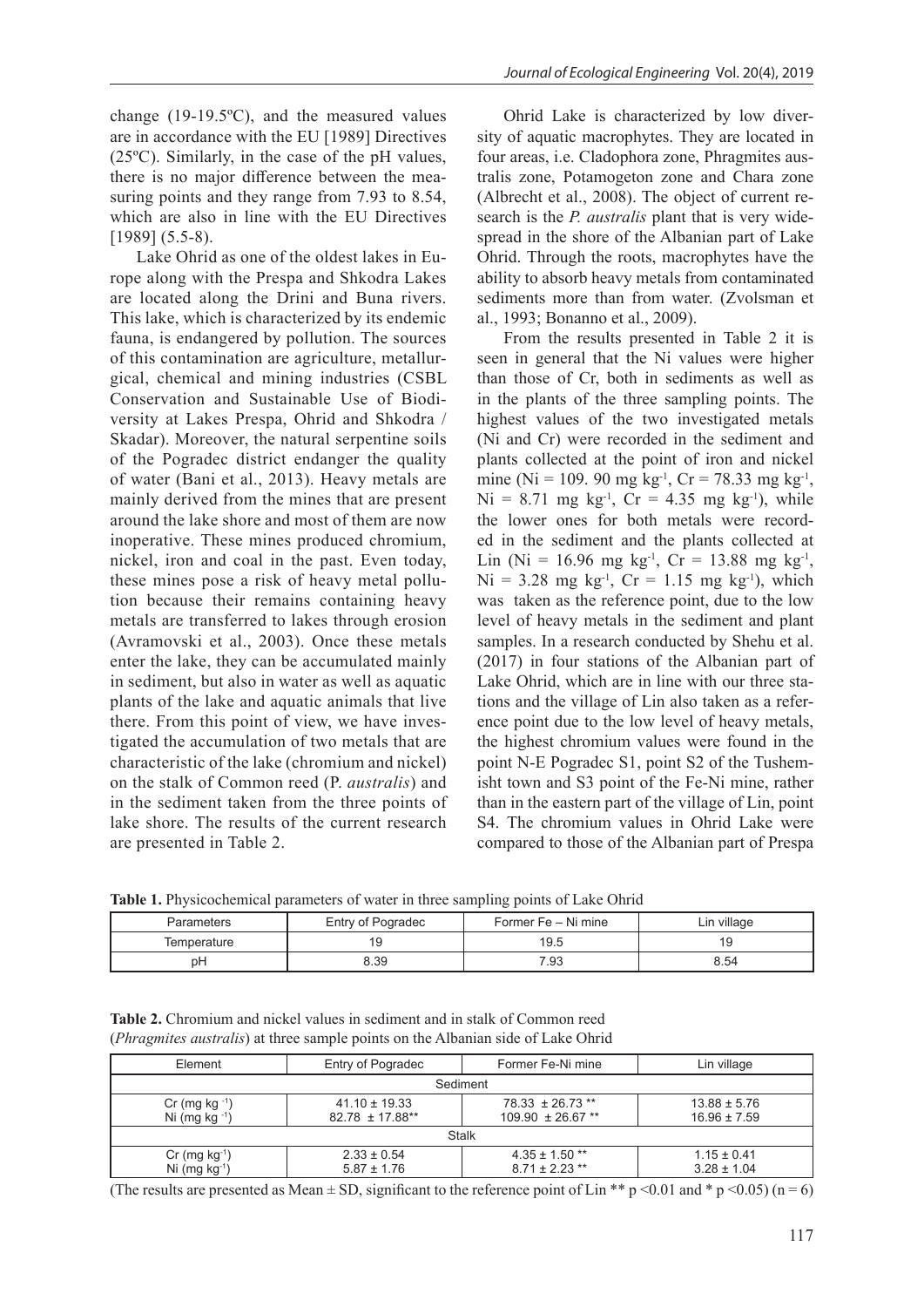Lake and were 6 times higher in Lake Ohrid than in Lake Prespa. However, the high chromium values in Lake Ohrid do not threaten the lake because they are lower than the values recommended by the EU Directive [78/659 / EEC]. Similarly, the results with respect to nickel showed that the values were twice as high in Ohrid as compared to Prespa. On the other hand, the lower nickel values were recorded at Lin's station, compared to other stations. These values for nickel in all four stations were lower than the recommended value of the [78/659 / EEC] EU Directive. High amounts of Cr and Ni in sediment and plants *(P. australis)* were also found by Malaj et al. 2012. According to Malaj et al. 2012, Lake Ohrid sediment serves as the major sink for heavy metals, especially in the sites influenced by contaminated sources like waste mineral dumps or discharge points from the tributaries. Similar findings were also found by Vogel et al. (2011) in his research conducted in the southwestern part of Ohrid Lake. According to Vogel et al. (2011), high valuse of chromium, nickel and magnesium in sediment, are distributed from the southwest to the south and then to the east of the lake.

The results of several studies conducted in the Lake Ohrid sediment, showed high values of chromium and nickel. These results indicate that these two metals were accumulated more by the plants. According to Bonanno et al., 2010, the roots show a greater tendency for accumulation compared to the stem. The mentioned authors ascertain lower values of the Ni and Cr accumulation on the stem, compared to the accumulation values of these metals in the stem within the current research.

Table 3 shows the bioconcentration factor index. The data presented in this table indicates that the highest BFC value was found in the plant samples taken in Lin village along with the samples taken at two other sampling points, although the amount of heavy metals was the highest in these two points. In this case, BFC for Ni is higher than for Cr. This can be justified by the fact that the nickel is an essential micronutrient and according to Berry and Wallace (1981) the dose-response curves for essential heavy metals show deficiency at suboptimal concentrations, tolerance at optimal concentrations (including the potential of the plants to maintain homeostasis) and toxicity at high concentrations. The heavy metal uptake from plants is affected by several factors such as pH, water content, and organic substances; however, seasonal changes can also have influence on the accumulation of heavy metals. A study conducted in Sapanca Lake in Turkey with two aquatic plants, *P. australis* and *S. lacturis* showed that the chromium and nickel accumulation changed from season to season. Even the different parts of the plant like root, rhizome and shoot exhibited different accumulation. Both plants are called root accumulators due to the large concentration of metals found in the root. During the analysis of the accumulation factor for roots, it was found that it was larger at the *P. australis* plant than at the *P. lacturis* plant and the major changes due to the accumulation factor appeared in autumn and winter. The highest accumulation factor was found in the root for *P. australis* in winter while in shoot for *S. lacturis* for stem (Duman et al, 2007). According to Duman et al., the values obtained for the shoot in autumn are similar to the current research values, but the value of nickel accumulation is lower than that of chromium. This may be justified by the fact that the serpentine lands contributed to the accumulation of nickel more by the plants in Ohrid than in Sapanca. Heavy metals in general, and in this case chromium and nickel, may have toxic effects on plants. According to Allen et al. (1974), the chromium values of  $0.5$  mg kg<sup>-1</sup> and nickel over the value of 5 mg kg<sup>-1</sup> are toxic to plants. In the current research, the toxic values of both metals were ascertained at all points except the point of Lin for nickel.

Excessive intake of heavy metals can interfere with cellular metabolism by increasing the production of ROS through auto-oxidation. Reactive oxygen species (ROS) can then cause cellular damage, as well as oxidation of lipids. One of the molecules that is formed during lipid peroxidation is malondialdehyde (MDA).

Quantitative determination of malondialdehyde provides the knowledge on the rate of lipid peroxidation and by this also the oxidative stress caused by the toxicity of heavy metals (Sytar et al., 2013; Fryzova et al., 2018). In the current research, MDA was determined on the stalk of the

**Table 3.** Bioconcentration factor of stalks in Common reed (*Phragmites australis*) at three sample points on the Albanian side of Lake Ohrid

| Element | Entry of Pogradec | Former Fe-Ni mine | ∟in village |
|---------|-------------------|-------------------|-------------|
|         | 056.ر             | ่ว.055            | 0.082       |
| N       | .070              | 0.079             | 0.193       |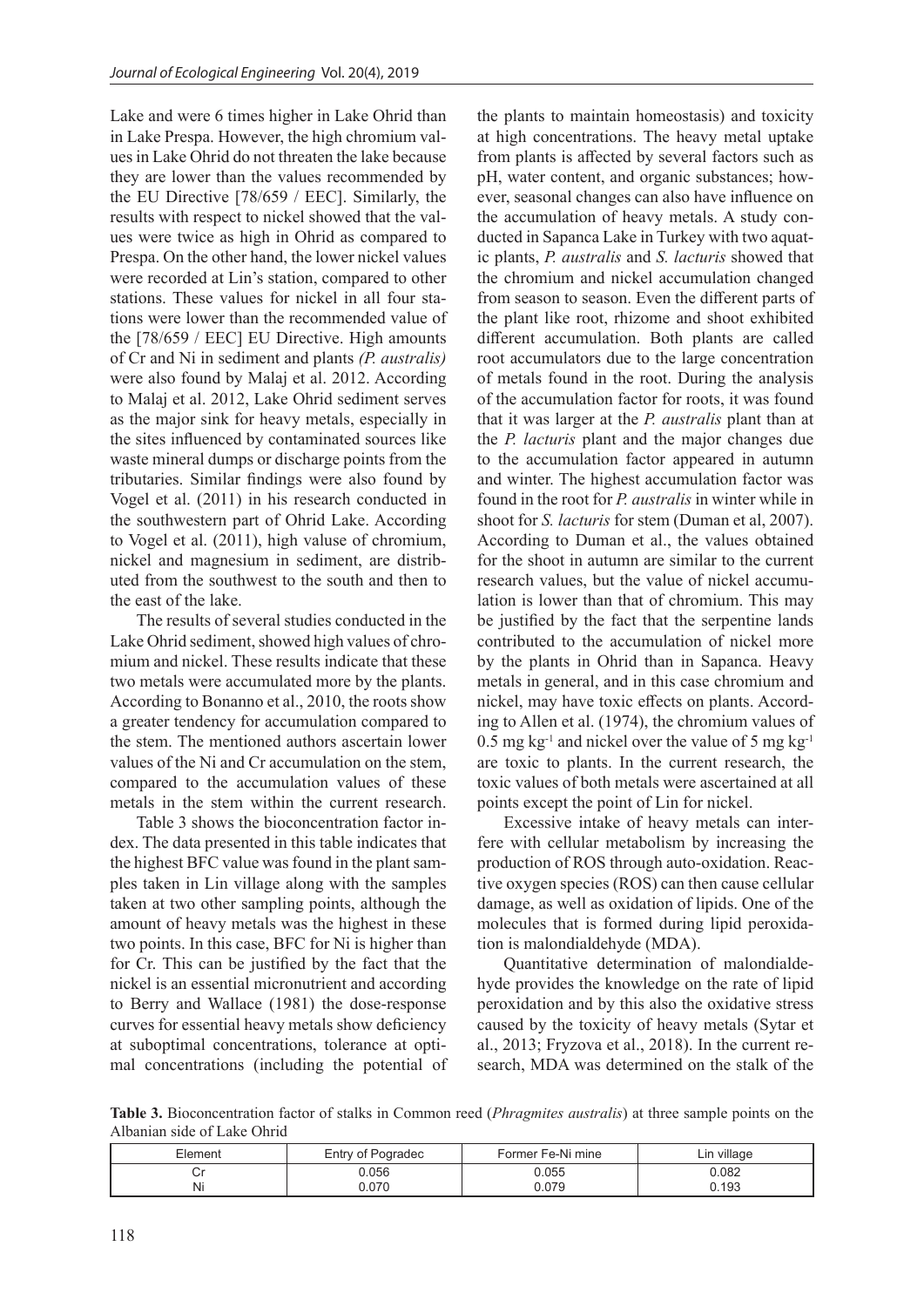|                                                        | <b>Table 4.</b> MDA values in stalk of Common reed ( <i>Phragmites australis</i> ) at |
|--------------------------------------------------------|---------------------------------------------------------------------------------------|
| three sample points on the Albanian part of Lake Ohrid |                                                                                       |

| Jnit                  | Entry of Pogradec   | Former Fe-Ni mine | ∟in village |
|-----------------------|---------------------|-------------------|-------------|
| umol MDA/g wet tissue | $10.11 \pm 0.46$ ** | $8.70 \pm 0.32$   | 7.63 ± 0.99 |

(The results are presented as Mean  $\pm$  SD, significant to the reference point of Lin \*\* p <0.01 and \*p<0.05)(n=3)

plants obtained at the three investigated points. The MDA values are shown in Table 4.

The results from Table 4 show that higher MDA values were recorded on the stalk of the plants collected at the Pogradec entry point, compared to those collected at the former Fe-Ni mine point. The difference in the MDA values on the stalk of the plants of Pogradec entry point compared to those of Lin point is significant ( $p \le 0.01$ ). Alfadul et al., (2013) studied the effect of some heavy metals (Zn, Cu, Cd, Pb) in *P. australis* in the production of free radicals by measuring MDA as the lipid peroxidation parameter. Under the influence of the stress caused by heavy metals, the MDA level in the leaves increased. The increase of the metal concentration also increased the MDA to a certain degree. However, the further increase ended with the MDA decrease. According to the authors, the antioxidant enzymes that fought off the generating of free radicals had impact on high concentrations. Additionally, it was found out that MDA values depend on the metal concentration which increases nickel and may have toxic effects on plants. (Zvolsman et al., 1993). At the same time, this metal can also cause increased lipid peroxidation. Another research done with *Lemna gibba* which was exposed to nickel with different concentrations  $(0-20 \text{ mg L}^{-1})$  showed a significant increase in MDA value by increasing the concentration of metal. The largest accumulation of nickel occurred in the dose of  $0.5 \text{ mg L}^{-1}$ of Ni and then there was a decrease in accumulation, while the MDA had a significant increase up to the dose of 20 mg L-1 of Ni (Demirezen Yilmaz et al., 2011). Not only nickel but also the exposure to chromium stimulates lipid peroxidation (Pal Singh et al., 2013). A study of rice seedlings showed MDA increase after 18 hours of chromium hexavalent treatment. MDA increase continued even up to 48 hours of treatment. No MDA increase was observed in the first hours of treatment (2, 6 and 12 hours). (Panda, 2007). In our research, P. australis collected at the point of the former Fe-Ni mines showed greater accumulation of chromium and nickel compared to the plants collected at the other two points. Despite the fact that the amount of heavy metals accumulated in

these plants was higher at this point, the MDA level was lower than that of the plants picked at the point of entry of the city. This can be justified by the fact that at the entrance of Pogradec, in addition to heavy metals, agricultural and urban factors may promote the production of free radicals.

# **REFERENCES**

- 1. Albrecht C., Wilke T. 2008. Ancient Lake Ohrid: biodiversity and evolution. Hydrobiologia, 615, 103–140.
- 2. Alfadul SMS., Al-Fredan MAA. 2013. Effects of Cd, Cu, Pb, and Zn combinations on Phragmites australis metabolism, metal accumulation and distribution. Arab. J. Sci. Eng., 38, 11–19.
- 3. Allen, S.E. 1989. Chemical Analysis of Ecological Material. Blackwell, Oxford.
- 4. Avramoski O., Kycyku S., Naumoski T., Panovski D., Puka V., Selfo L., Watzin M. 2003. Lake Ohrid: experience and lessons learned brief (Lake Basin Management Initiative). n.d. Web 06 Oct 2012. http://www.ilec.or.jp/eg/lbmi/index.htm
- 5. Bani A., Imeri A., Echevarria G., Pavlova D., Reeves R.D., Morel J.L., Sulçe S. 2013. Nickel hyperaccumulation in the serpentine flora of Albania. Fresenius Environmental Bulletin, 22, 1792-1801.
- 6. Berry WL., Wallace A. 1981 Toxicity the concept and relationship to the dose–response curve. J Plant Nutr, 3, 13–19.
- 7. Bhalerao SA., Sharma AS., Poojari AC. 2015. Toxicity of nickel in plants. International Journal of Pure and Applied Biosciences, 3, 345-355.
- 8. Bonanno G., Borg J.A., Di Martino V. 2017. Levels of heavy metals in wetland and marine vascular plants and their biomonitoring potential: a comparative assessment. Sci. Total Environ., 576, 796-806.
- 9. Bonanno G., Giudice RL. 2010. Heavy metal bioaccumulation by the organs of Phragmites australis (common reed) and their potential use as contamination indicators. Ecol. Indic., 10, 639–645.
- 10. CSBL Conservation and Sustainable Use of Biodiversity at Lakes Prespa, Ohrid and Shkodra/ Skadar. Initial characterization of Lakes Prespa, Ohrid and Shkodra/Skadar. Published by Deutsche Gesellshaftfuer Internazionale Zusammenarbeit. Tirana, 2015.